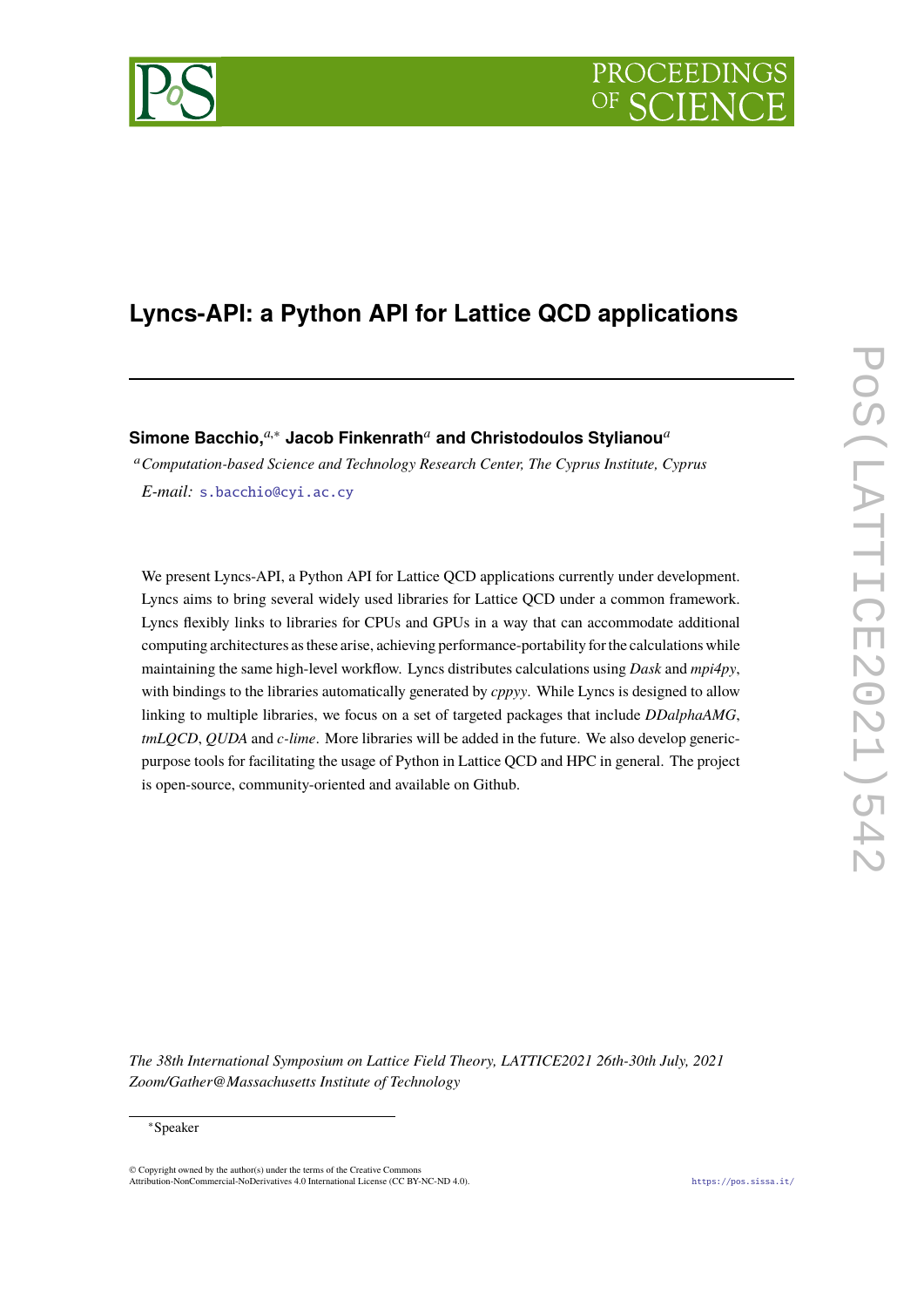#### **1. Introduction**

Three keywords in High-Performance Computing (HPC) are Performance, Portability and Productivity, known as the three "P". Performance is commonly the main focus of Lattice QCD applications, which achieve scalability and high-performance on major computing architectures. Portability and productivity, instead, are new emerging requirements, usually sacrificed at the cost of performance and fast development, but recently widely chased in response to the new challenges arising in HPC. In this work, we introduce the Lyncs-API, a new community effort whose goal is to achieve the three "P" by developing a Python framework for Lattice QCD calculations. In particular, we aim to portability and productivity by designing a framework that, respectively, (i) can achieve high-performance on the largest HPC systems and (ii) is flexible, user-friendly, with a clean API and can be easily integrated with other tools as well.

#### **1.1 Related works in Lattice QCD**

Recently, significant efforts towards portability are being made by developers of various libraries for Lattice QCD. For example, the QUDA library [\[1\]](#page-9-0) is implementing various backends for extending its employment on GPUs made by other manufacturers than NVIDIA, such as AMD or Intel [\[2\]](#page-9-1). And the Grid library, whose development focused on achieving portability on CPU architectures [\[3\]](#page-9-2), has been also implementing GPU support [\[4\]](#page-9-3). There are a handful of more examples where the lattice QCD community is either extending or developing new software for adapting to the diversity of computing architectures available nowadays. The Lyncs-API is in its way different from these efforts by not implementing directly Lattice QCD kernels but relying on the availability of libraries for providing high-coverage on tools, portability and performance. Indeed, one of its main goals is to bring several widely used libraries for Lattice QCD under a common framework and involve a large community.

On the other hand, productivity is probably the least satisfied feature by Lattice QCD software and it is also the most challenging to achieve. Indeed, most libraries often lack of user-friendliness, flexibility and backwards-compatibility making them difficult to be integrated in applications and also interact between each other. The Lyncs-API, instead, has productivity as its main focus. It is the reason behind the choice of Python as high-level programming language and most of its features are inspired by the impressive achievements of the Python community in this direction. A compatible effort is being made by the Grid Python Toolkit (GPT) [\[5\]](#page-9-4) which provides a Python interface and Python bindings for Grid. We foresee the usage of GPT in the future for interfacing to the Grid library.

#### **1.2 Overview of related Python packages**

In recent years, Python has become the most used programming language in data science. This is thanks to its strong community and many successful applications, e.g. in machine learning. The employment of Python in HPC, instead, is limited but growing and there is a number of tools meant to support it. In the following we will provide an brief overview of key packages used by the Lyncs-API, which facilitate the usage of Python in HPC.

<span id="page-1-0"></span>[Numpy](https://pypi.org/project/Numpy) [\[6\]](#page-9-5) is the most well-known Python package. It offers performant implementations of multidimensional array operations and it defines a standard employed by many other packages.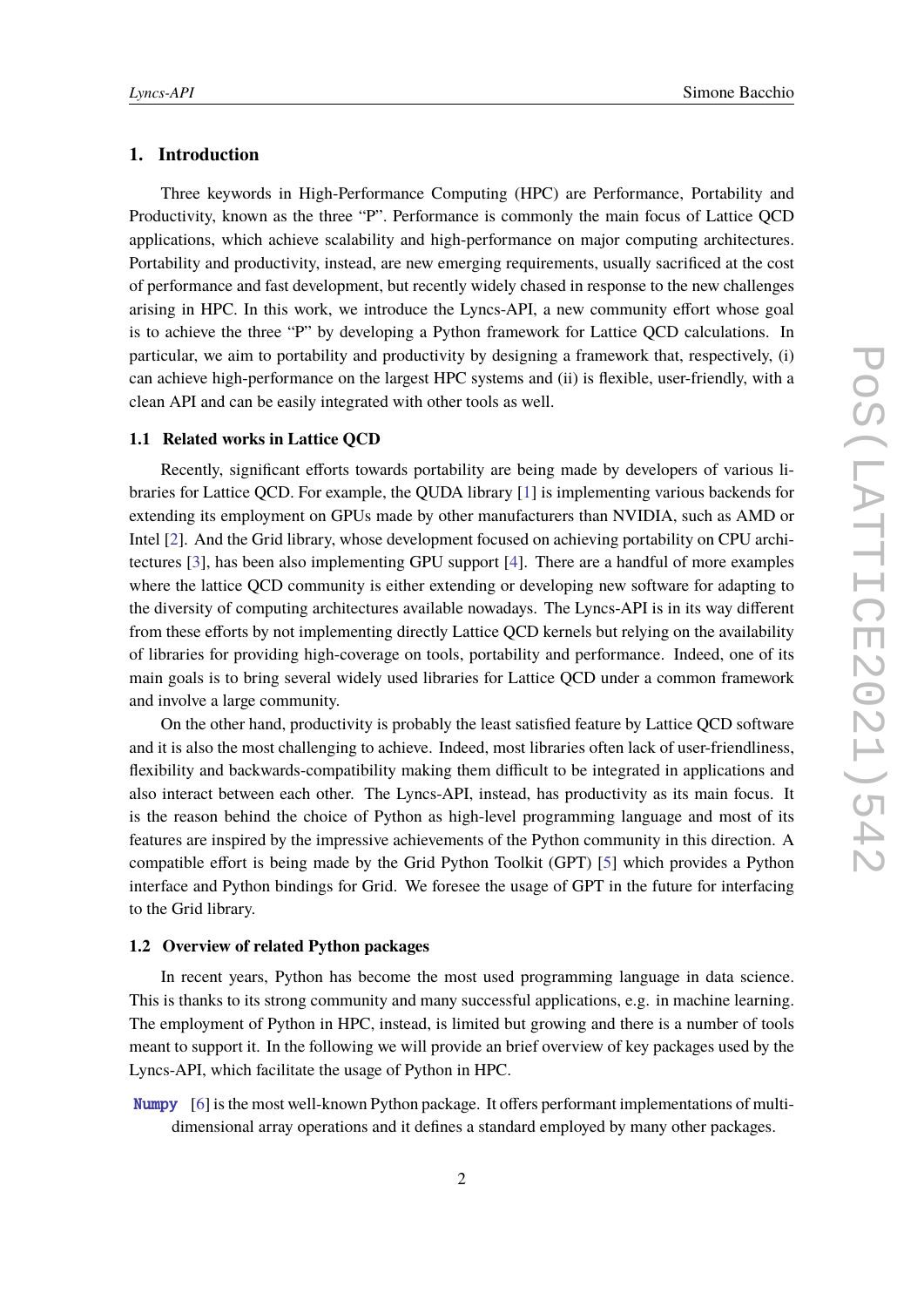- <span id="page-2-0"></span>[CuPy](https://pypi.org/project/CuPy) [\[7\]](#page-9-6) is an implementation of Numpy-compatible multi-dimensional array operations on GPUs using CUDA. It supports multiple devices and Just-In-Time (JIT) compilation of kernels. Experimentally, it also supports AMD GPUs using ROCm.
- <span id="page-2-1"></span>[cppyy](https://pypi.org/project/cppyy) [\[8\]](#page-9-7) is an automatic, run-time, Python-C++ bindings generator, for calling C/C++ from Python and Python from C++. Libraries are required to be compiled as shared objects and bindings are generated automatically by parsing the header files. The run-time generation enables detailed specialization for higher performance, lazy loading, Python-side crossinheritance and callbacks for working with C++ frameworks (e.g. template instantiation).
- <span id="page-2-2"></span>[mpi4py](https://pypi.org/project/mpi4py) [\[9\]](#page-9-8) (MPI for Python) provides Python bindings for the Message Passing Interface (MPI) standard with an object oriented interface resembling MPI-2 C++. Since version 3.1.0, it supports GPUDirect RDMA (GDR) communications with GPU-aware MPI implementations.
- <span id="page-2-4"></span>[h5py](https://pypi.org/project/h5py) [\[10\]](#page-10-0) implements a Python interface for the HDF5 library and file format. It efficiently supports all features of the HDF5 standard, including parallel IO.
- <span id="page-2-3"></span>[Dask](https://pypi.org/project/Dask) [\[11\]](#page-10-1) provides a Python API for data- and task-parallelism. It supports distributed Numpy arrays via domain decomposition and uses a centralized scheduler for managing multiple workers. Another focus of the package is remote data representation via *futures*.
- [Numba](https://pypi.org/project/Numba) [\[12\]](#page-10-2) is an open source JIT compiler that translates a subset of Python and NumPy code into performant machine code. It supports various CPU and GPU architectures and, respectively, [Numpy](#page-1-0) and [CuPy](#page-2-0) arrays. It also supports caching or Ahead-of-Time (AOT) compilation for avoiding repeated overheads during run-time.

### **2. Overview of the Lyncs-API**

In the following we provide an overview of the Lyncs-API, focusing on its scope, design and structure. The package as a whole is currently under development and some features described below might be missing or incomplete. Others instead have reached a stable state. In this section we will not discuss implementation status but we will provide a time-agnostic description of the project valid in the future. Implementation details are given in the following section.

#### **2.1 Statement of purpose**

The Lyncs-API aims to provide a complete framework for performing Lattice QCD calculations using the Python programming language. The project is community-oriented, open source and welcomes contributions. Its motivations and purpose are the following:

• **To create a productive, user-friendly and ease-to-use framework for Lattice QCD calculations.** Python is chosen as top-level programming language for implementing the API and it is used for driving and deploying calculations. All computational kernels, instead, are executed by compiled software and libraries developed in C/C++.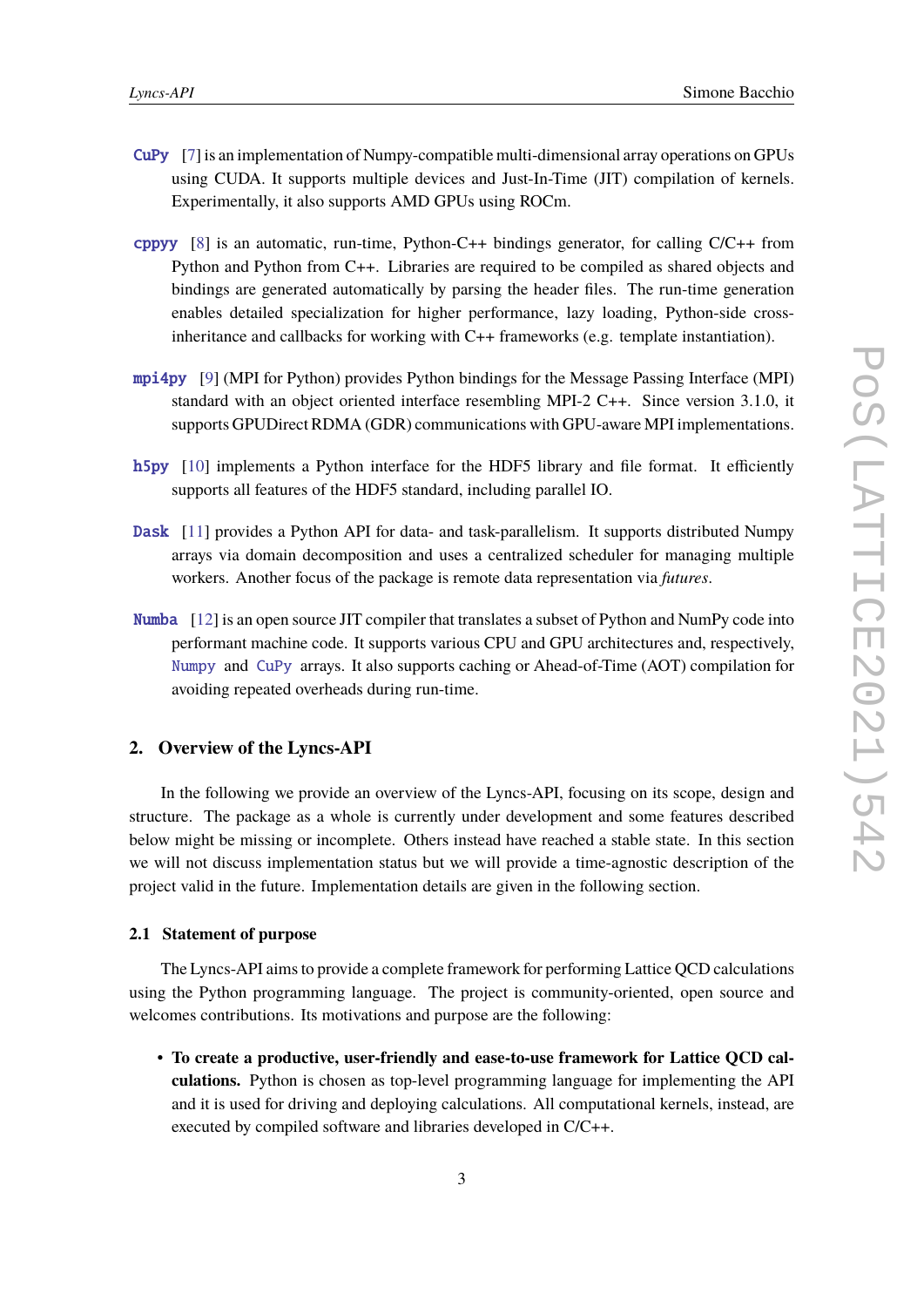- **To achieve performance and portability on HPC computing architectures by interfacing to major libraries for Lattice QCD.** Many libraries are targeted in order to reach highcoverage on tools and performance-portability. Moreover many implementations of the same kernels allow for crosschecks and performance benchmarks. Interfaces to open-source and free-to-use libraries are welcome and the project aims to involve the whole community.
- **To target multitasking, modular computing and resiliency.** The high-level framework is designed to drive calculation on vast partitions of HPC systems beyond scalability of single kernels. This is done via multitasking as a mean to seamlessly increase scalability of applications, to deploy computations simultaneously on partitions with different architectures, i.e. modular computing, and to allow for calculations to proceed in the event of node failure having more nodes at disposal and data duplicates, i.e. resiliency.
- **To follow high-standards in community software development.** We employ version control, unit-testing targeting high-coverage, backwards compatibility, linting, code formatting, issues tracking and updated documentation. We publish on GitHub and use GitHub Actions for Continuous Integration and Deployment (CI/CD). Packages are distributed on the Python Packaging Index (PyPI) and can be installed via pip. Code coverage is tracked in the implementation and new tests are implemented for new functionalities.

#### **2.2 Design and structure**

The Lyncs-API is designed upon a modular structure in order to separate concerns of different modules and maintain their implementation and deployment independent from each other as much as possible. All modules together aim to provide a complete Python framework for Lattice QCD calculations but, on the other hand, they can be used separately within other Python projects allowing for easy code reuse. The modules are developed and deployed independently. We use version control for tracking changes in the software stack and update setup requirements appropriately to ensure that packages point to the correct versions of their dependencies. All packages are collected on the [GitHub organization](https://github.com/Lyncs-API)<sup>[1](#page-3-0)</sup> with description and documentation in the respective README files and overview on the [online webpage](https://lyncs-api.github.io)[2](#page-3-1).

The current structure of packages in the Lyncs-API can be divided in three categories: (i) generic purpose tools, (ii) interfaces to Lattice QCD libraries, and (iii) high-level tools for Lattice QCD calculations. In the first category we find a variety of generic purposes packages that could be also used outside Lattice QCD applications. In the second category we have a number of interfaces to Lattice QCD libraries providing a "Pythonization" of their functions/classes resembling as close as possible the library itself. And in the last category we find high-level modules for lattice QCD calculations that provide end-user functionalities based on the low-level packages in the previous categories. More details on the package structure are given in the following sub-sections.

#### **2.2.1 Generic purpose tools**

Part of the Lyncs-API are a number of packages that provide generic purpose tools whose development has been needed in constructing the API itself. Briefly, we have (i) [lyncs\\_setuptools](https://github.com/Lyncs-API/lyncs.setuptools),

<span id="page-3-0"></span><sup>1</sup><https://github.com/Lyncs-API>

<span id="page-3-1"></span><sup>2</sup><https://lyncs-api.github.io>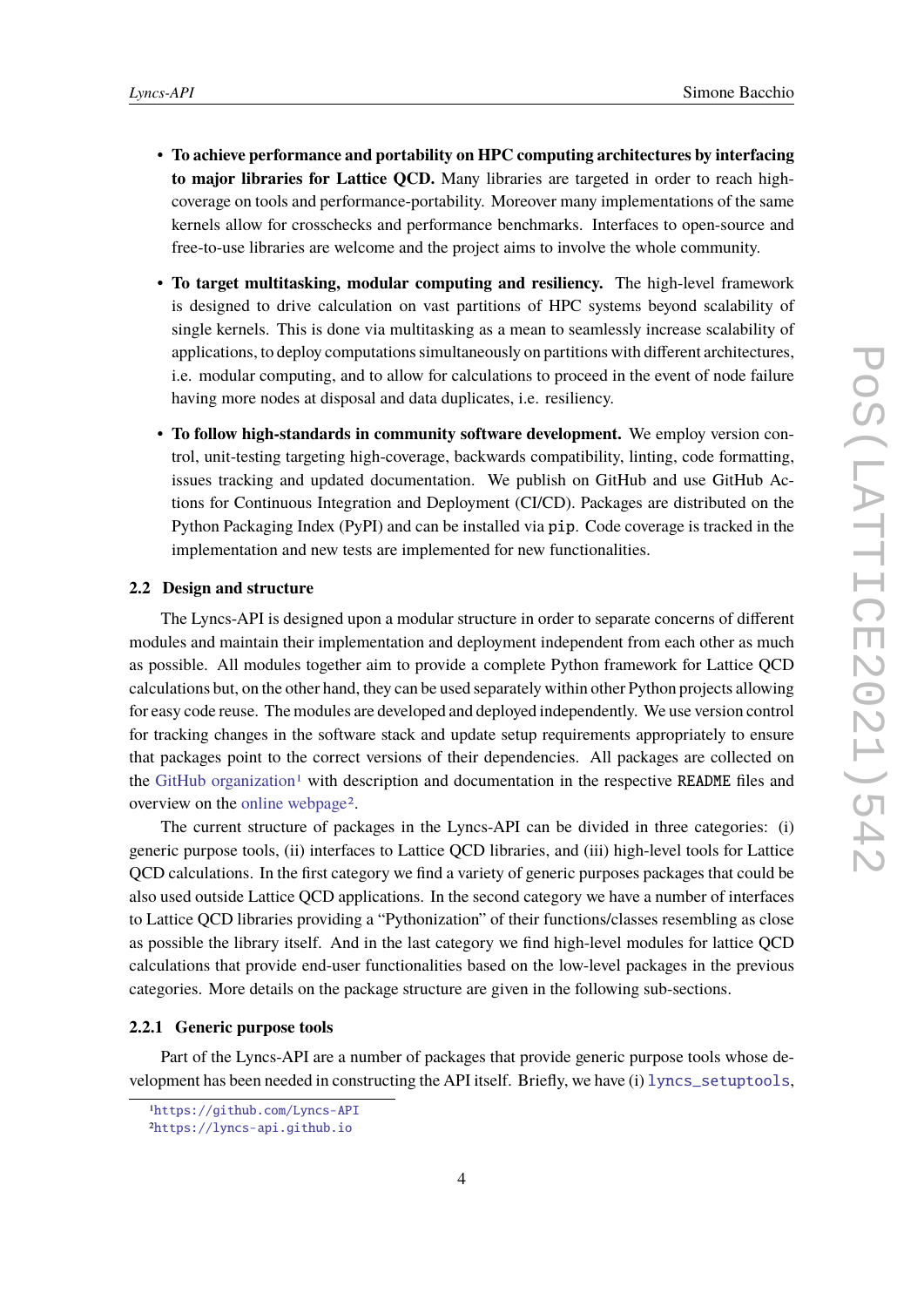which provides setup-level functionalities and developer tools including support for CMake; (ii) [lyncs\\_utils](https://github.com/Lyncs-API/lyncs.utils), which is a collection of small and independent functionalities that recur widely in the implementation of all packages; (iii) [lyncs\\_cppyy](https://github.com/Lyncs-API/lyncs.cppyy), which provides a wrapping layer on top of [cppyy](#page-2-1) for simplifying its usage when interfacing to libraries (more details in Section [3.1.1\)](#page-5-0); (iv) [lyncs\\_mpi](https://github.com/Lyncs-API/lyncs.mpi) with tools for MPI using [mpi4py](#page-2-2) and in combination with [Dask](#page-2-3) ; and lastly we have two major packages, lyncs\_io and lyncs\_field, described in the following.

[lyncs\\_io](https://github.com/Lyncs-API/lyncs.io) aims to provide an all-inclusive framework for IO in Python. It responds to the necessity of missing tools for parallel IO and user-friendliness in various file formats. Therefore it implements a very simple interface with two main functionalities, load and save; it supports various file formats and, where possible, parallel IO for domain decomposed arrays. Additionally, it also implements file formats that are common in Lattice QCD as, for instance, the Lattice QCD Interchange Message Encapsulation (LIME). More details are given in Section [3.3.](#page-8-0)

[lyncs\\_field](https://github.com/Lyncs-API/lyncs.field)[3](#page-4-0) provides a set of meta-classes for abstraction of properties of multi-dimensional arrays and tensor fields. Indeed, an issue when interfacing to various libraries is the variety of formats and conventions used for storing the data. Especially in Lattice QCD, many choices can be made in ordering the axis, whether using a checkerboard splitting, how to store the halos, etc. With lyncs\_field one can easily track information on the properties of arrays and seamlessly convert from a standard to another. [Numpy](#page-1-0) and [CuPy](#page-2-0) are the default backends for array's operations on CPU and GPU architectures, respectively, but also any Numpy-compatible backend is supported.

#### **2.2.2 Interfaces to Lattice QCD libraries**

A major task of the Lyncs-API is to provide Python interfaces to a wide range of libraries. Within the scope of the Lyncs-API is to target both, cutting-edge software packages as well as legacy software, in order to achieve on one side high-coverage on tools and performance-portability as well on the other to perform crosschecks and benchmarks ensuring continuity in the developments. Currently the number of interfaces is limited to [lyncs\\_DDalphaAMG](https://github.com/Lyncs-API/lyncs.DDalphaAMG), [lyncs\\_quda](https://github.com/Lyncs-API/lyncs.quda), [lyncs\\_tmLQCD](https://github.com/Lyncs-API/lyncs.tmLQCD) and [lyncs\\_clime](https://github.com/Lyncs-API/lyncs.clime) that interface respectively to [DDalphaAMG](https://github.com/sbacchio/DDalphaAMG) [\[13\]](#page-10-3), [QUDA](https://github.com/lattice/quda) [\[14\]](#page-10-4), [tmLQCD](https://github.com/etmc/tmLQCD) [\[15\]](#page-10-5) and [c-lime](https://usqcd-software.github.io/c-lime/)[4](#page-4-1). The interfaces follow as closely as possible the structure of the libraries in order to simplify their implementation and to remain familiar to users of the library itself. Major differences may appear when libraries are not object-oriented. We expect in the future to increase significantly the list of targeted libraries while enlarging the community. More details on the interfaces are given in Section [3.1](#page-5-1) with examples in Section [3.1.2.](#page-6-0)

#### **2.2.3 High-level tools for Lattice QCD**

Apart from interfaces to libraries, all other tools for Lattice QCD are expected to be on the top level only. Here we find generic APIs, abstraction of common workflows and applications. For instance, we have implemented tools for Hybrid Monte-Carlo (HMC) in [lyncs\\_hmc](https://github.com/Lyncs-API/lyncs.hmc) and we aim to provide a complete end-user API in [lyncs](https://github.com/Lyncs-API/lyncs) . Unfortunately, this is currently in an early development stage and we do not have a complete list of packages yet.

<span id="page-4-0"></span><sup>3</sup>currently under development

<span id="page-4-1"></span><sup>4</sup><https://usqcd-software.github.io/c-lime/>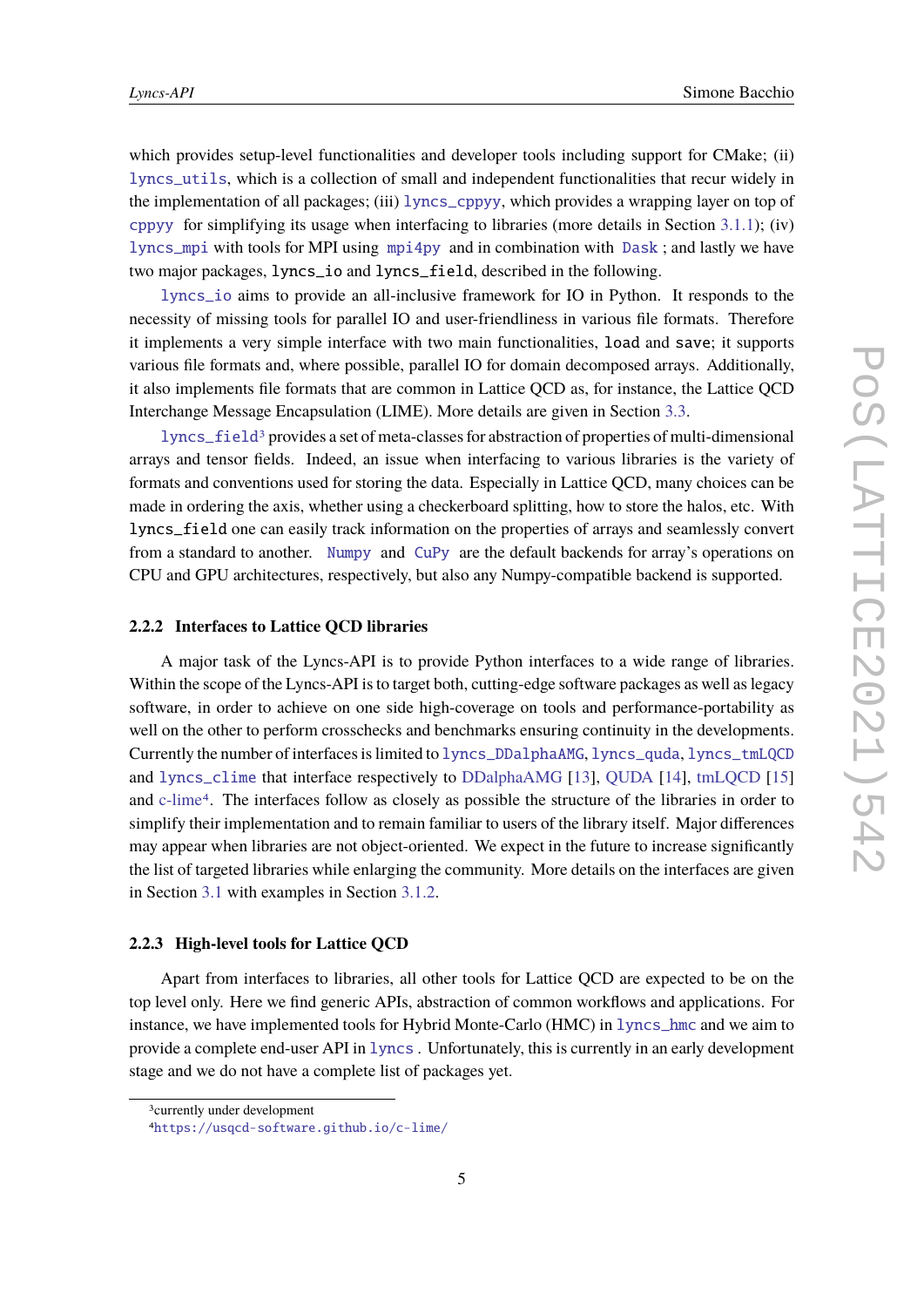#### **3. Implementation details**

As typical when developing high-level software, the design of the Lyncs-API proceeded topdown while its implementation is proceeding bottom-up. For this reason, not all features described in the previous section are available, but, on the other hand, the modular structure of the Lyncs-API allows for most of the developed components to be used as stand-alone packages. Hereafter we provide implementation details on key components with examples.

#### <span id="page-5-1"></span>**3.1 Interfaces to libraries**

All packages that interface to libraries implement the following procedure:

- 1. Library's source-code is cloned during installation from its online repository targeting a chosen release (or *commit*). We fix the latter, because most libraries do not ensure backward compatibility and/or stability. Update of the library's release is done on a regular basis after respectively updating the interface and testing all functionalities.
- 2. Patches to the source-code are applied where needed and they are distributed within the interface repository. Patches either fix installation or execution issues, e.g. enabling compilation of the library as shared-object or exposing more features in the interface.
- 3. The above items, compilation and installation of the library are managed by CMake. Indeed, libraries are not compiled AOT and are not distributed as Python *wheels* for optimization purposes. The installation of the package, including the execution of CMake, follows the default Python procedure with setup script in setup.py that can be installed via pip.
- 4. Python bindings are automatically generated via [cppyy](#page-2-1) using our wrapper [lyncs\\_cppyy](https://github.com/Lyncs-API/lyncs.cppyy), which simplifies its usage with some additional features (see [3.1.1\)](#page-5-0).
- 5. A uniform and well documented Python interface is created for key features of the library resembling its structure. Data conversion and input validation are also part of this step, using typical Python features in data management and error handling.
- 6. Unit-testing and high-coverage of the interfaced functionalities is reached. Functions are tested for many lattice sizes, parallel partitioning, data formats, floating precision, etc. sometimes finding issues and providing feedbacks for the developers of the library itself.

#### <span id="page-5-0"></span>**3.1.1 Automatic bindings with cppyy**

Giving more details on the fourth step, [cppyy](#page-2-1) automatically generates Python bindings for C/C++ libraries by parsing header files and loading the compiled library at run-time as a shared object. By collecting information on the signature of functions and classes in the headers, it can then allocate appropriately memory, manage data, call functions, convert Python objects to inputs and vice versa for outputs. This process is based on Cling [\[16\]](#page-10-6), an interactive C++ interpreter, built on the top of LLVM and Clang libraries with specific Python functionalities provided by cppyy. The package also supports JIT compilation of C++ templates and headers-only implementations. The standard API of [cppyy](#page-2-1) provides two functions for this purpose include and load\_library. In [lyncs\\_cppyy](https://github.com/Lyncs-API/lyncs.cppyy) we use an object-oriented approach representing the library as a class. For example,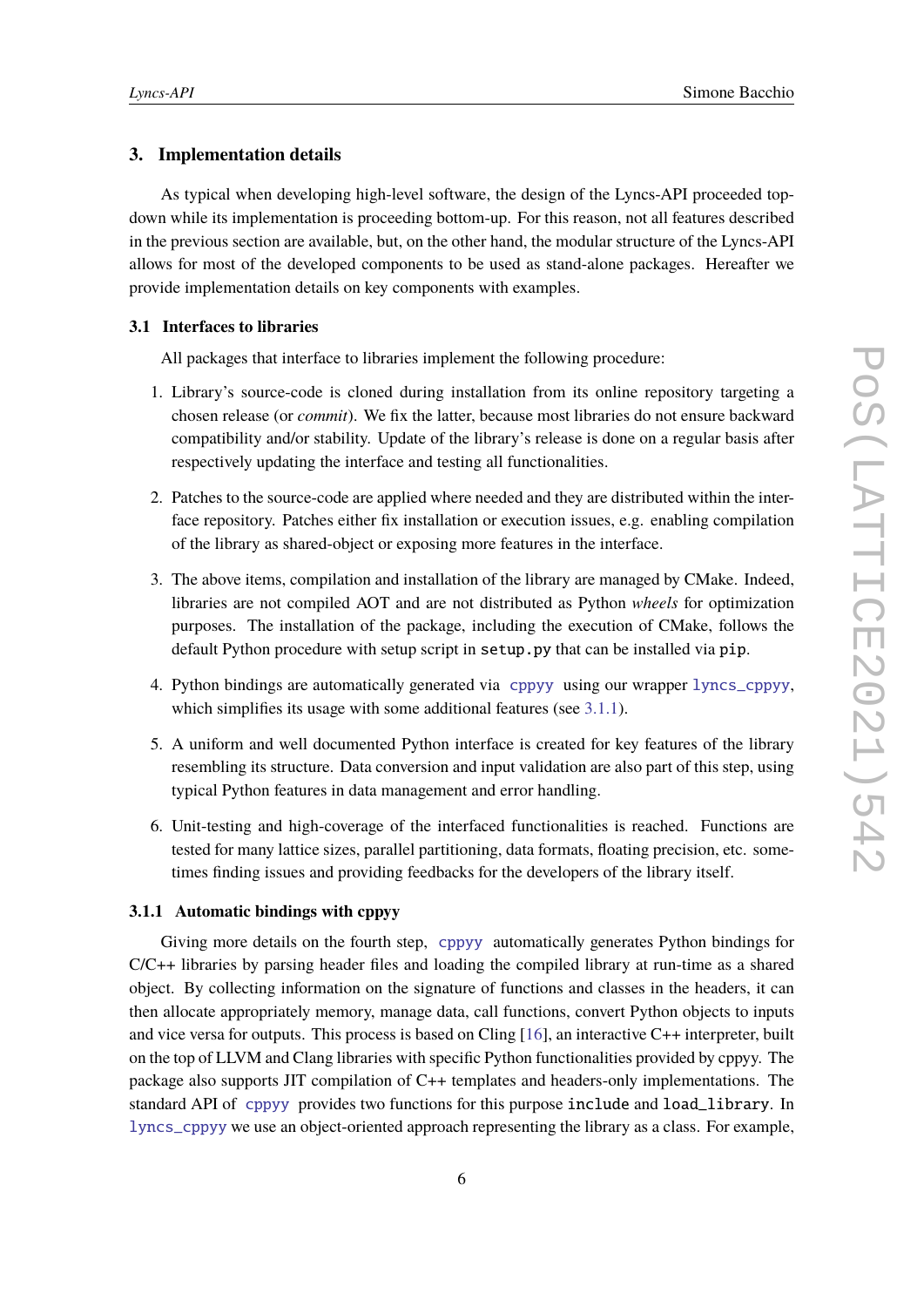from lyncs\_cppyy import Lib lib = Lib(header="quda.h", library="quda", namespace="quda")

the above can be used to load e.g. quda and access its functionalities as attributes/methods of the lib object. Additional features compared to cppyy is the usage of a default *namespace*, lazy instantiation (loading the library at its first use), definition and access to macros. Additional remarks on using [cppyy](#page-2-1) compared other standard approaches are

- **Resiliency to changes:** since interfaces are not compiled AOT, all functionalities not affected by changes are operative and usable. Any issue will appear at run-time. This is on one side an advantage when transiting from a version of a library to another, but on the other interfaces require full coverage for catching any broken features.
- **Error tolerance:** in connection to the above, [cppyy](#page-2-1) is error tolerant and allows for the usage of "try/except" when calling functions or instantiating classes. This is useful for supporting multiple versions of libraries and easily addressing changes. Moreover, cppyy can also convert abortive signals, e.g. segmentation faults, into Python exceptions avoiding to interrupt execution and easily debug software.
- **Class cross-inheritance:** another very useful feature is cross-inheritance of C++ classes in Python allowing the latter to be called by C++. Indeed, method overloading and virtual method overriding are fully supported.

#### <span id="page-6-0"></span>**3.1.2 Examples**

Hereafter we provide two examples for computing the inverse of the Dirac operator using Lyncs' interfaces.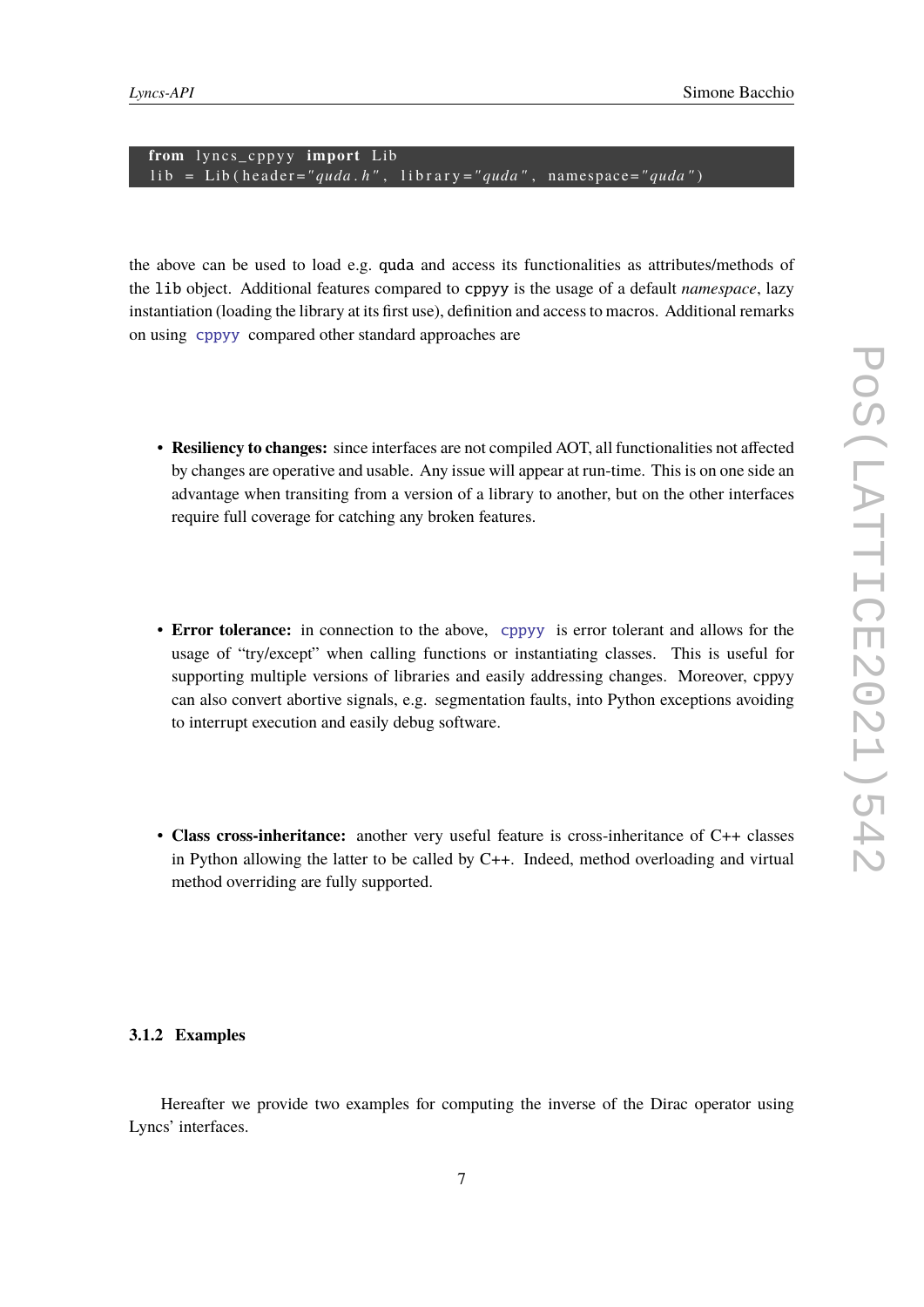```
import lyncs_quda as quda
from mpi4py import MPI
# Creating a Cart. comm via MPI
lattice = [4, 4, 4, 4]procs = [2, 2, 1, 1]comm = MPI .COMM_WORLD
comm = comm. Create\_cart ( process)# Creating a random gauge field
gauge = quda. gauge (lattice=lattice)
            comm=comm, device="GPU")
gauge.random()
plaq = gauge. plaquetteprint ("Plaquette:", plaq)
# Creating a random spinor
rhs = quada \nvert. spinor_like (gauge)
rhs.random()
# Inverting using CG
dirac = gauge. Dirac (kappa=0.125)mat = dirac.MMdagsol = \text{mat} \cdot \text{solv}(r \text{hs} , \text{inv}_t \text{type}) = "CG")res = mat(sol) - rhsfrom lyncs DDalphaAMG import Solver
                                        from lyncs_mpi import Client
                                        # Creating a Cart. comm via Dask
                                         \overline{lattic} e = [4, 4, 4, 4]procs = [2, 2, 1, 1]client = Client()comm = client.created\_cart (process)# Instantiating DDalphaAMG
                                         solver = Solve r (lattice = lattice,comm=comm, \text{kappa} = 0.125# Reading a random configurations
                                         conf = solver.read configuration(" t e s t / c o nf . random " )
                                         plaq = solver.set configuration (\cosh f)
                                         print ("Plaquette:", plaq)
                                        # Inverting using multigrid
                                         rhs = solver.random()sol = solver.solve(rhs)res = solver.D(sol) - rhsres = res.compute()
```
The first example (left panel) uses QUDA via [lyncs\\_quda](https://github.com/Lyncs-API/lyncs.quda) and the second uses DDalphaAMG via [lyncs\\_DDalphaAMG](https://github.com/Lyncs-API/lyncs.DDalphaAMG). Notation in the two implementation differ slightly since the interfaces follow closesly the structure of the libraries. The interface to QUDA is based on its C++ implementation (not the C interface) and the interface to DDalphaAMG is based on the header [DDalphaAMG.h](https://github.com/sbacchio/DDalphaAMG/blob/master/src/DDalphaAMG.h)<sup>[5](#page-7-0)</sup>. Additionally the first example parallelizes directly via MPI while the second uses Dask at the higher level which then uses MPI. The two approaches are interchangeable and they have a very similar initialization (i.e. need to exchange how the communicator is created in the two examples). On the other hand significant differences in the execution apply as outlined in the following section.

#### **3.2 Parallel computing with Dask and MPI**

Beside standard data-parallelism via domain decomposition using MPI, the Lyncs-API also employs [Dask](#page-2-3) for more advanced features, e.g. task parallelism. In Lyncs the usage of Dask is optional, made compatible with MPI and ease to use (see above example). The core of Dask is a centralized scheduler that receives instructions from a client and assigns tasks to workers. Within the duties of the scheduler are knowledge on the data location, properties and status of workers, management and transfer of data, submission of tasks and dependencies resolution. On top of that, Dask provides high-level interfaces like distributed Numpy arrays via domain decomposition which is of interest for Lattice QCD and it supports all features needed including *halos*. In [lyncs\\_mpi](https://github.com/Lyncs-API/lyncs.mpi)

<span id="page-7-0"></span><sup>5</sup><https://github.com/sbacchio/DDalphaAMG/blob/master/src/DDalphaAMG.h>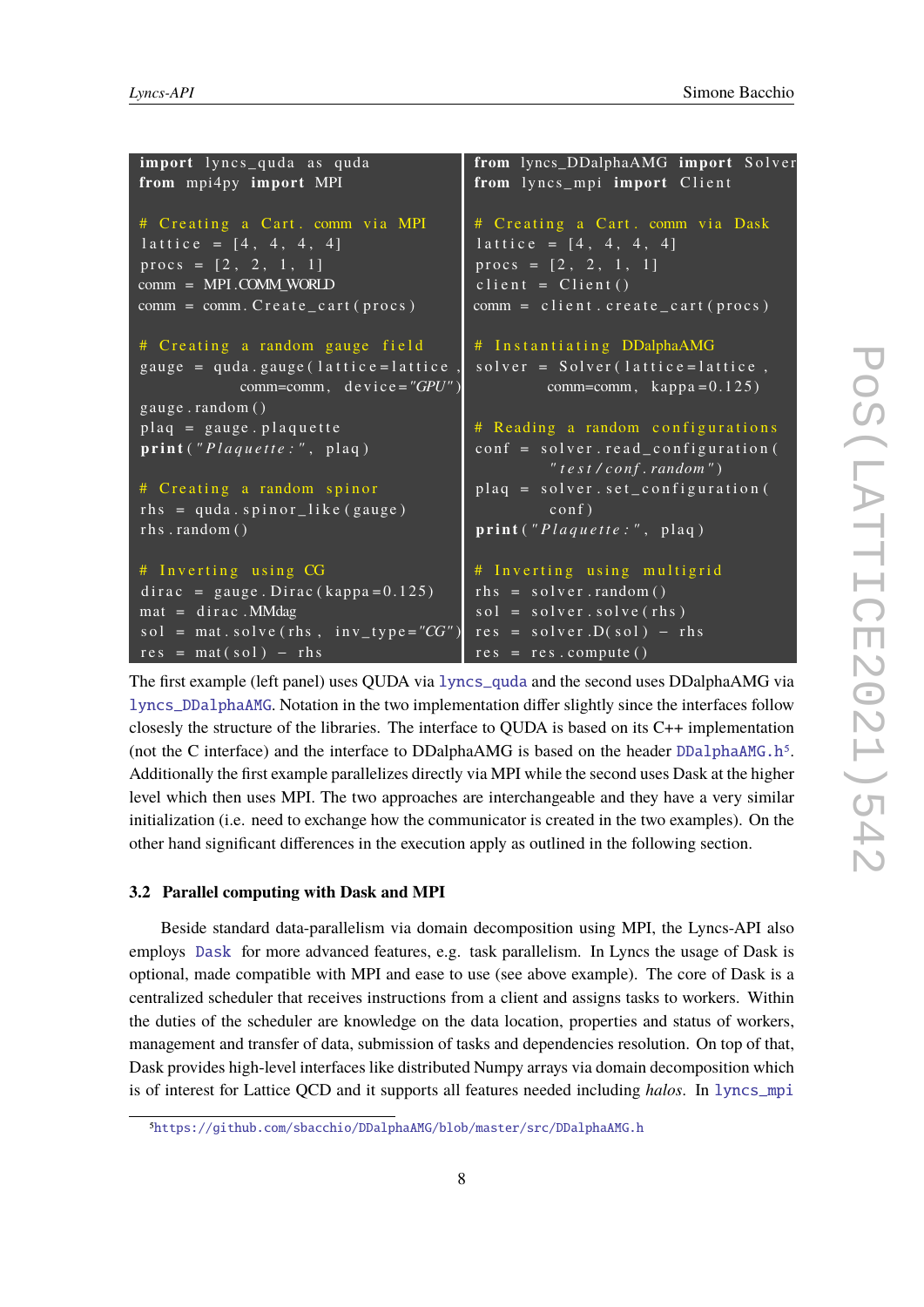we have developed tools for bridging the gap between Dask and MPI, e.g. grouping workers within a communicator and easy integration in classes.

Going into details of the above examples, while in the left panel the computation proceeds as expected in a MPI-distributed application, in the right panel most of the calculations are delayed. Starting from the creation of the communicator, nothing is actually computed until ".compute()" is called. This means that all steps are collected in a computational graph, which is then passed to the scheduler and computed by the first group of "workers" available.

### <span id="page-8-0"></span>**3.3 Simplified parallel IO in Python**

Another outcome of the Lyncs-API is a high-level tool for parallel I/O in Python within [lyncs\\_io](https://github.com/Lyncs-API/lyncs.io). The package has a general purpose and implements a simple API for loading and saving distributed data using domain decomposition via either Dask or an MPI Cartesian communicator. The objectives of the package are

- **Seamlessly IO:** we have tried to simplify the IO as much as possible, without having to open files, directly specify the format or using more than one line of code. Three main functions are provided save(obj, filename) for saving, obj=load(filename) for loading and obj=head(filename) for retrieving metadata without loading data. More arguments are available as outlined in the following.
- **Many formats supported**. The file format can be either deduced from the filename's extension or with the option format passed as an argument to the above functions. The structure of the package is flexible enough to easily accommodate new/customized file formats as these arise. For instance we support file formats typical in lattice QCD like LIME.
- **Omission of extension** When saving, if the extension is omitted, the optimal file format is deduced from the data type and the extension is added to the filename. When loading, any extension is considered, i.e. filename.\*, and if only one match is available, the file is loaded.
- **Support for archives**. In case of archives, e.g. HDF5, zip etc., the content can be accessed directly by specifying it in the path. For instance using directory/file.h5/content, directory/file.h5 is the file path, and the remaining is content to be accessed that will be searched inside the file (this is inspired by [h5py](#page-2-4) ).
- **Support for Parallel IO**. Where possible and implemented, parallel IO is supported. This is enabled either via MPI providing a Cartesian communicator with the option comm, or via [Dask](#page-2-3) with the option chunks.

### **4. Conclusions and future plans**

In this contribution we have presented the pillars of the Lyncs-API, a new software effort for Lattice QCD applications using the Python programming language. We have described its design, purpose and long term vision. We have provided details on the implementation of its lowlevel building blocks, such as interfaces to libraries, data- and task-parallelism and I/O. We have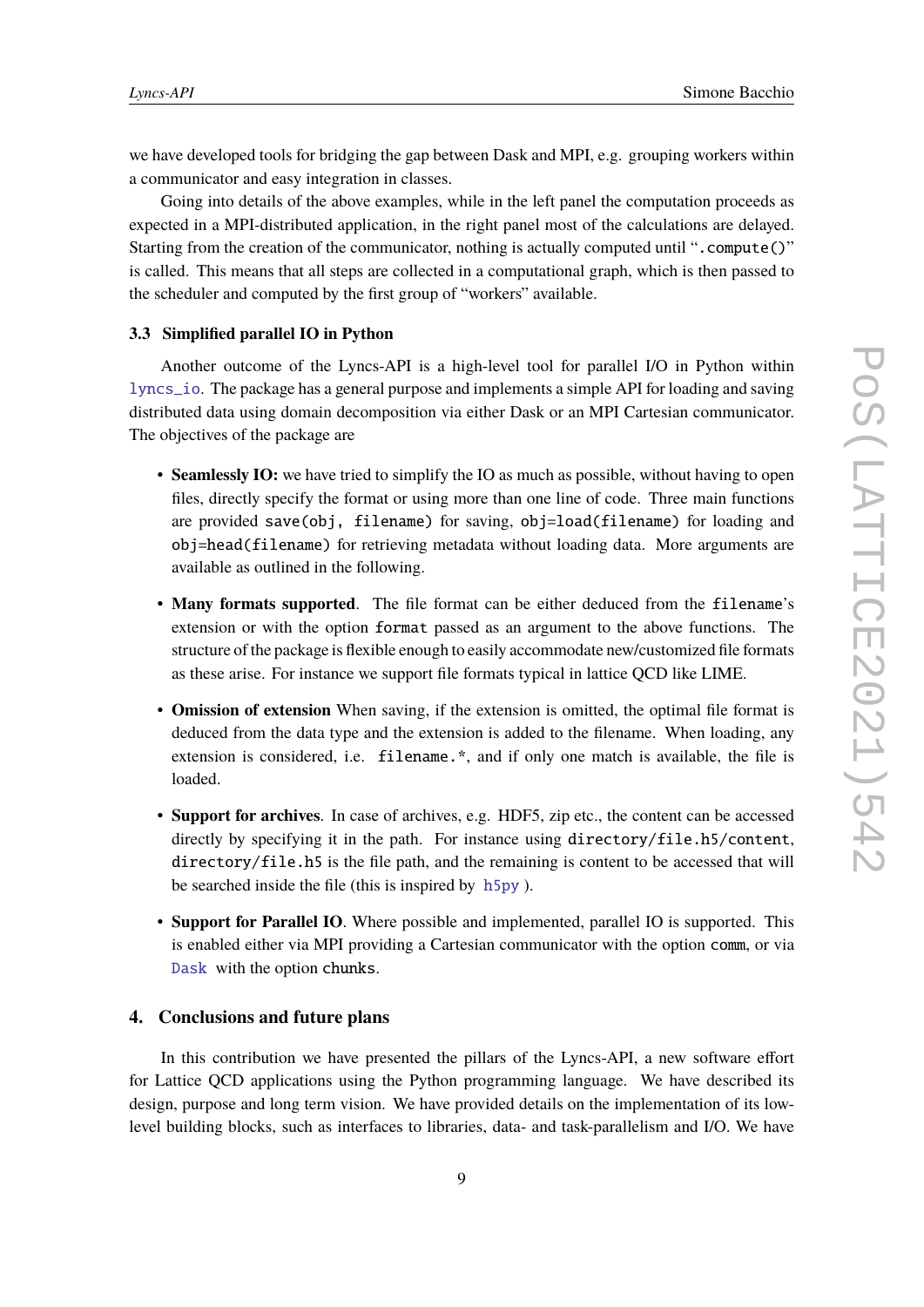motivated the choice of Python as a tool for easily addressing new computational challenges in HPC and Lattice QCD, such as the integration of machine learning techniques, usage of task parallelism and achieving the three-Ps towards Exascale supercomputing. The development of the Lyncs-API is strongly motivated by these and wants to be an alternative to more traditional/low-level approaches.

In the short term, our plan is to complete the interface to QUDA, [lyncs\\_quda](https://github.com/Lyncs-API/lyncs.quda), closely following the developments of the library towards 2.0, and to implement [lyncs\\_field](https://github.com/Lyncs-API/lyncs.field) which will be the connecting layer between all libraries allowing for easy exchange and reordering of data. This will be followed by the implementation of more high-level tools and first large-scale applications. A major target of our development is to achieve scalability in HMC simulations using modular computing and multi-tasking. Concluding, with this presentation we wanted to raise awareness on the project and welcome contributions and/or feedback.

#### **Acknowledgments**

This project has received funding under PRACE-6IP, Grant agreement ID: 823767, Project name: LyNcs. LyNcs is one of 10 applications supported by PRACE-6IP, WP8 "Forward Looking Software Solutions". S.B., J.F. and C.S. have received funding under this project. The authors would also like to thank the other members of the LyNcs project for the stimulating collaboration.

#### **References**

- <span id="page-9-0"></span>[1] M.A. Clark, R. Babich, K. Barros, R.C. Brower and C. Rebbi, *Solving Lattice QCD systems of equations using mixed precision solvers on GPUs*, *[Comput. Phys. Commun.](https://doi.org/10.1016/j.cpc.2010.05.002)* **181** (2010) [1517](https://doi.org/10.1016/j.cpc.2010.05.002) [[0911.3191](https://arxiv.org/abs/0911.3191)].
- <span id="page-9-1"></span>[2] K. Clark, *Preparing for quda 2.0*, in *Lattice2021*, [https://indi.to/SgQDB.](https://indi.to/SgQDB)
- <span id="page-9-2"></span>[3] P. Boyle, A. Yamaguchi, G. Cossu and A. Portelli, *Grid: A next generation data parallel C++ QCD library*, [1512.03487](https://arxiv.org/abs/1512.03487).
- <span id="page-9-3"></span>[4] P. Boyle and M. Lin, *Performance portability strategies for grid c++ expression templates*, .
- <span id="page-9-4"></span>[5] C. Lehner, *Grid python toolkit (gpt)*, in *Lattice2021*, [https://indi.to/XXwcm.](https://indi.to/XXwcm)
- <span id="page-9-5"></span>[6] C.R. Harris, K.J. Millman, S.J. van der Walt, R. Gommers, P. Virtanen, D. Cournapeau et al., *Array programming with NumPy*, *Nature* **585** [\(2020\) 357.](https://doi.org/10.1038/s41586-020-2649-2)
- <span id="page-9-6"></span>[7] R. Okuta, Y. Unno, D. Nishino, S. Hido and Crissman, *Cupy : A numpy-compatible library for nvidia gpu calculations*, 2017.
- <span id="page-9-7"></span>[8] W.T. Lavrijsen and A. Dutta, *High-performance python-c++ bindings with pypy and cling*, in *2016 6th Workshop on Python for High-Performance and Scientific Computing (PyHPC)*, pp. 27–35, IEEE, 2016.
- <span id="page-9-8"></span>[9] L. Dalcín, R. Paz and M. Storti, *Mpi for python*, *[Journal of Parallel and Distributed](https://doi.org/https://doi.org/10.1016/j.jpdc.2005.03.010) Computing* **65** [\(2005\) 1108.](https://doi.org/https://doi.org/10.1016/j.jpdc.2005.03.010)